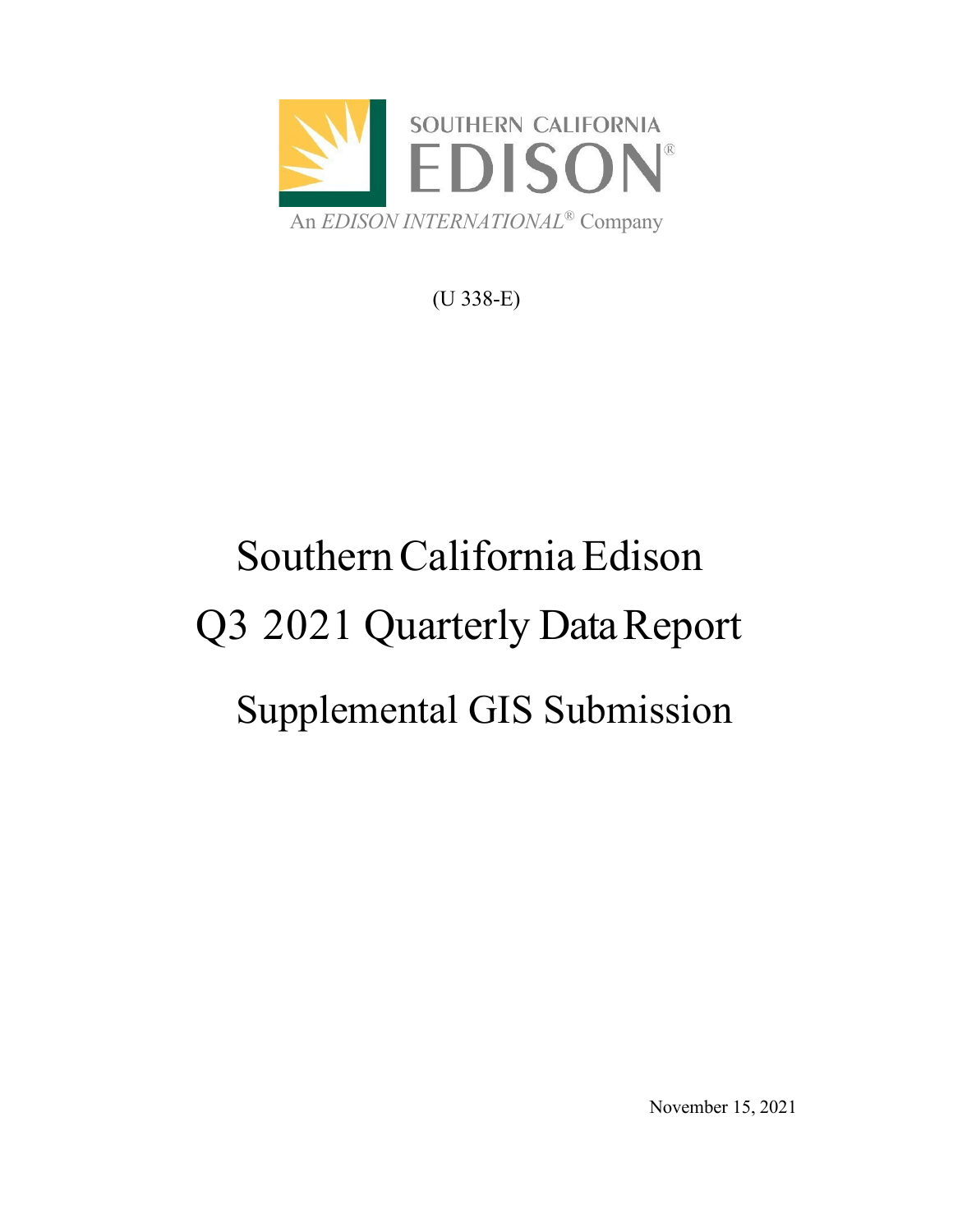## **Table of Contents**

| III. |  |
|------|--|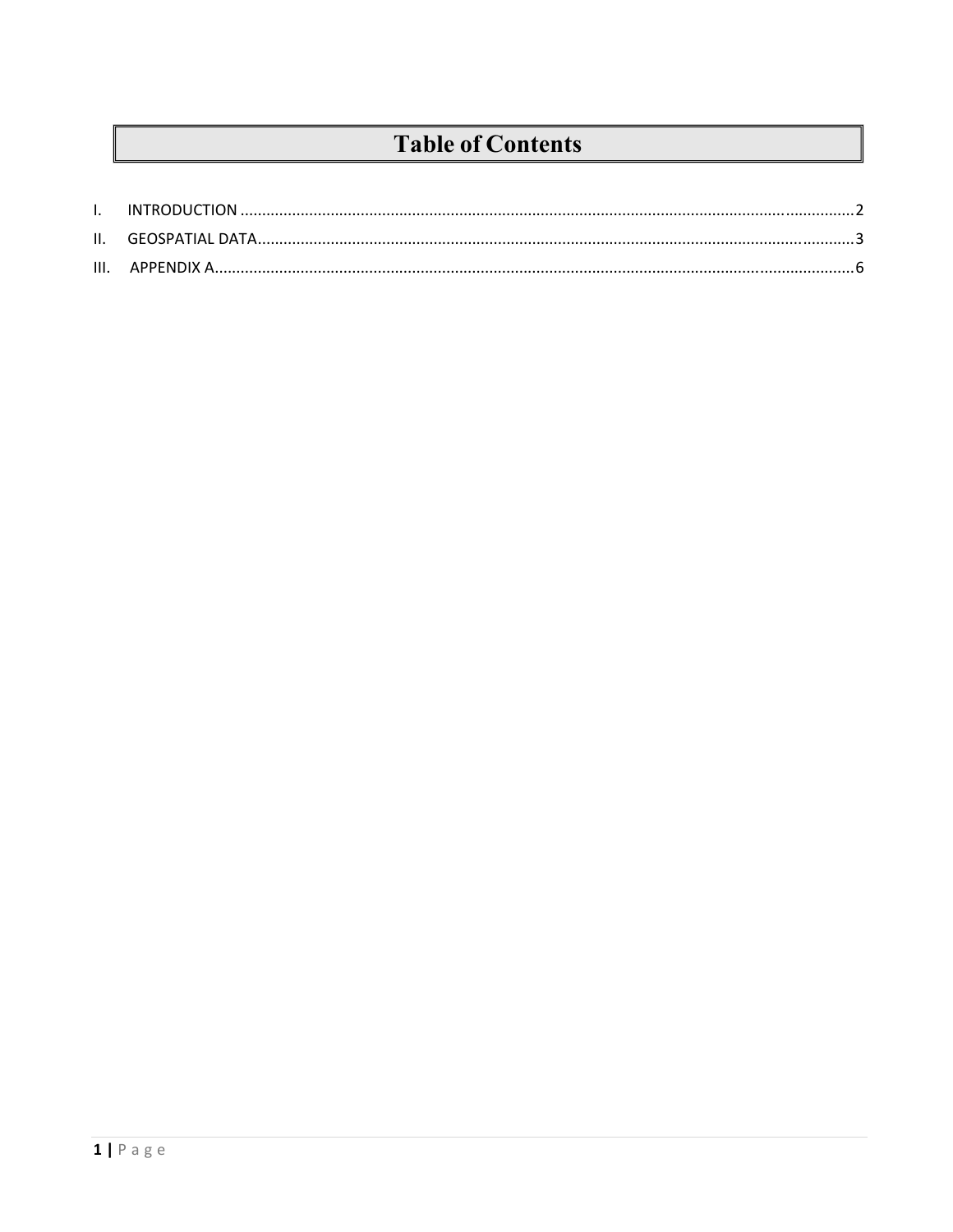## **I. INTRODUCTION**

Pursuant to Resolution WSD-011, Attachment 3, as modified by the February 16, 2021 Compliance Operational Protocols (Compliance Protocols), and the Office of Energy Infrastructure Safety's (OEIS or Energy Safety) Final Action Statement on SCE's 2021 Wildfire Mitigation Plan (WMP) Update, this supplemental Quarterly Data Report (QDR) includes Southern California Edison Company's (SCE): (1) geospatial database pursuant to the requirements in the September 2021 Geographic Information System (GIS) Data Standard for California Electrical Corporations – v2.1 (GIS Data Schema) and the related Status Report, in Excel, that further denotes what spatial data SCE is providing at this time; and (2) a description of the data included in the geospatial database.

SCE's Q3 2021 supplemental QDR includes similar geospatial data as provided in previous quarterly submissions. SCE appreciates Energy Safety's acknowledgment that utilities are at different stages of their data journey and that the GIS Data Schema is intended to be a phased approach including ongoing changes to the schema. SCE is committed to providing more data and details in subsequent QDR submissions to meet the updated GIS Data Schema requirements.<sup>1</sup> The confidential geodatabase is being submitted through Energy Safety's service. Pursuant to the California Code of Regulations, Title 14, Article 3, Section 29200, please see SCE's application for confidential designation of the data being provided with the Q3 2021 supplemental QDR. Further description of the geospatial data and responses to the ongoing Guidance-10 deficiency conditions can be found in Section II herein.

<sup>&</sup>lt;sup>1</sup> GIS Data Schema, p. 1.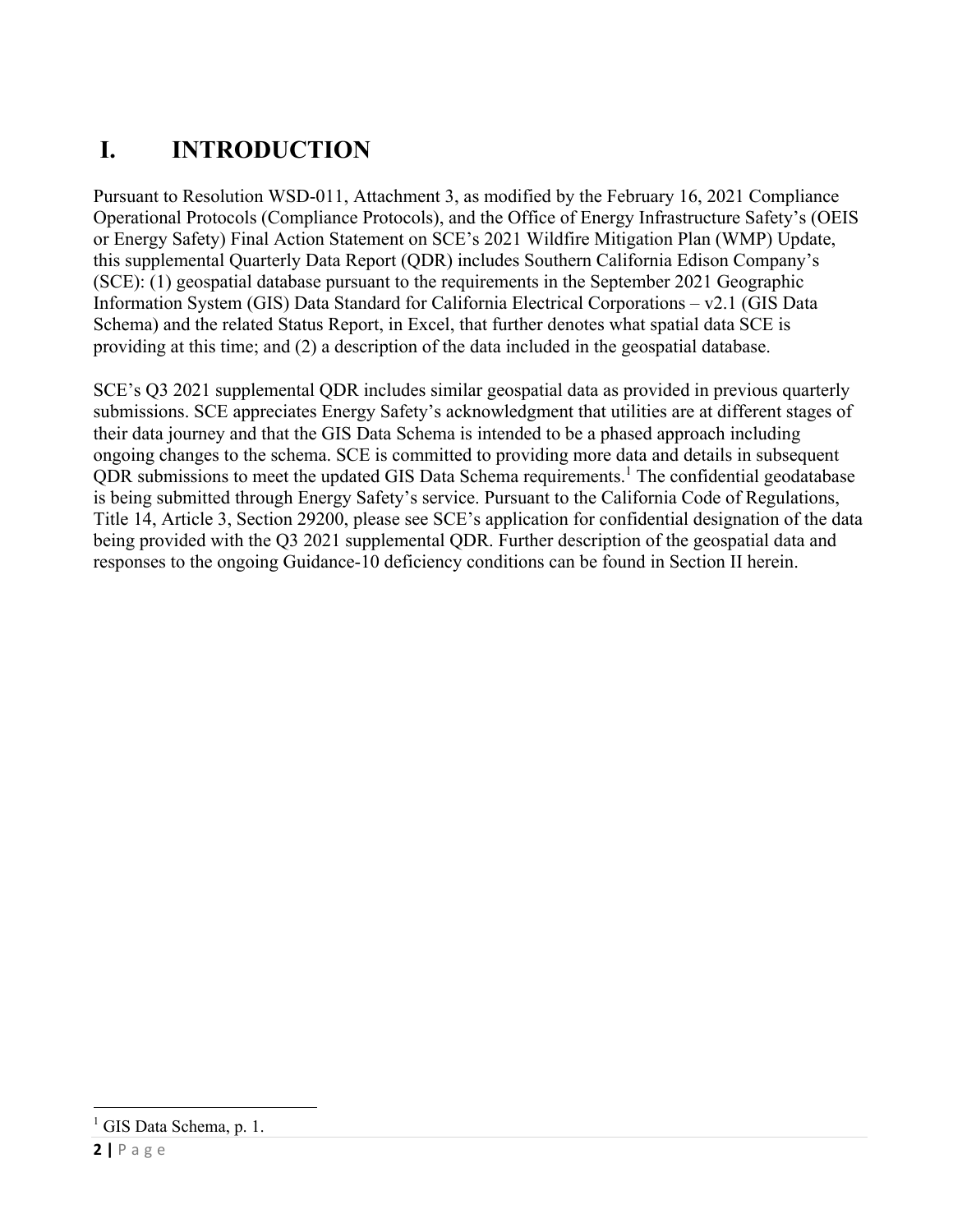### **II. GEOSPATIAL DATA**

Class B deficiency Guidance-10 included in Resolution WSD-002 requires SCE to submit geospatial data according to the current data taxonomy and schema and to provide details regarding (1) locations where grid hardening, vegetation management, and asset inspections were completed over the prior reporting period, clearly identifying each initiative and supported with GIS data; (2) the type of hardening, vegetation management and asset inspection work done, and the number of circuit miles covered, supported with GIS data; (3) the analysis that led it to target that specific area and hardening, vegetation management or asset inspection initiative; and (4) hardening, vegetation management, and asset inspection work scheduled for the following reporting period. The GIS Data Schema includes additional geospatial data requirements beyond the four items above. Below, SCE explains the geospatial data it is providing in this supplemental QDR.

This supplemental QDR provides recorded GIS data for the July through September 2021 period and projected GIS data for the October through December 2021 period, where available, pursuant to the latest GIS Data Schema.<sup>2</sup> As noted in the Introduction, SCE is unable to provide all requested data at this time. This supplemental QDR includes the wildfire initiatives included in SCE's 2021 WMP Update. SCE appreciates Energy Safety's acknowledgment of comments from the IOUs regarding the volume and scope of quarterly data reporting requirements and how Energy Safety plans to continue to work with stakeholders to ensure the GIS Data Schema requirements can be met.<sup>3</sup>

This supplemental QDR includes the geospatial Initiative,<sup>4</sup> Asset Point, Asset Line, PSPS Event, Risk Event, and Other Required Data datasets. SCE is not providing metadata in this submission given that we first must focus on obtaining as much data as possible pursuant to the requirements and Energy Safety has informed that further refinements to the GIS Data Schema will be issued. Additionally, some data elements within the datasets SCE is providing are not available due to either our inability to correlate data from multiple systems within the available times or because SCE does not currently capture the requested data.

Additionally, there are a few items of note in this supplemental QDR submission. First, SCE has finished the stand-alone Pole Loading Program (PLP) inspections in Q3 2021; going forward, all pole loading inspections will be performed as needed under other programs in load growth, infrastructure replacement, etc., Second, Distribution Infrared Inspections (IN-3) completed in Q2 2021 and thus no data has been submitted for Q3. Lastly, please note the change in feature class for (SH-14) Long Span Initiative, from line to point, due to difficulties in accurately mapping individual spans.

SCE appreciates that Energy Safety, through its comprehensive updated GIS Data Schema, intends to obtain and standardize significant amounts of wildfire-related data. SCE also understands Energy

<sup>&</sup>lt;sup>2</sup> See the February 4, 2021 GIS Data Reporting Standard for California Electrical Corporations – V2.

 $3$  Resolution WSD-011, p. 12.

 $4$  The Initiative dataset includes grid hardening, vegetation management (projects  $\&$  inspections), and asset inspections initiatives where work was performed and/or projected to be performed in HFRA over the reporting periods and does not include the following: SH-2 (Undergrounding Overhead Conductor), because no work was or is anticipated to be performed for this initiative over the reporting period, and VM-5 (Quality Control) because the work was operationalized in 2020.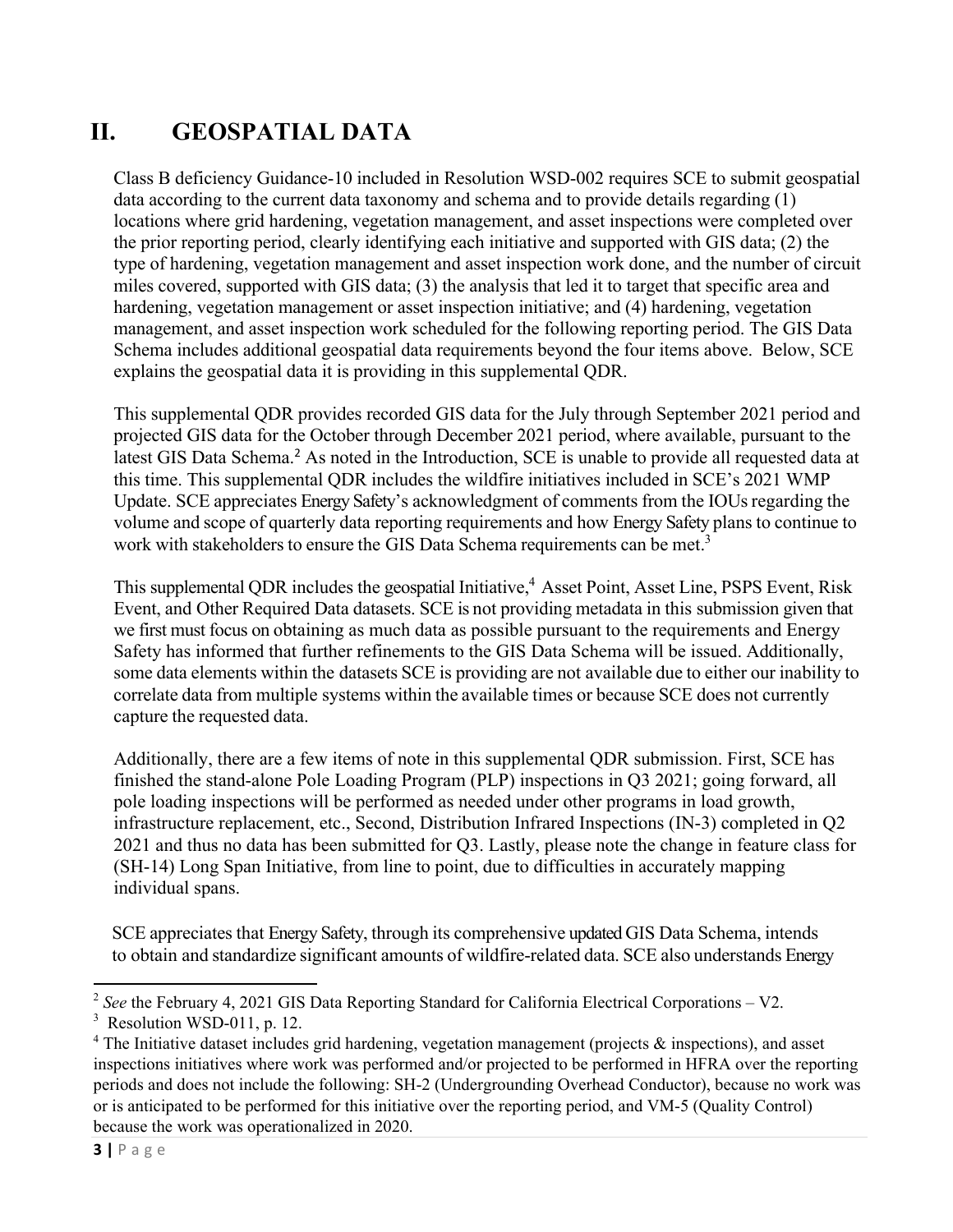Safety's desire to understand our current systems and data availability. To this end, SCE also provides updated responses in the Status Report in the Excel file template that generally describe the status of the requested data fields, actions we plan to take if a particular data field is not being provided at this time, the timeline for completing those actions, and whether the data is confidential. SCE describes its approach to the updated Status Report template below.

SCE also notes that it does not capture several data elements that still require time for our teams and subject matter experts to assess with respect to the labor, operational, system and technical requirements and to ensure these new data requirements could advance wildfire risk reduction prior to changing work methods, processes, tools and systems. SCE has made some progress in this area but is still in the process of assessing all of these data requirements. SCE has taken steps to assess and estimate timelines as they pertain to Vegetation Management (VM) photo submission as part of the ongoing quarterly data submittal. SCE is taking these steps as part of implementing improved vegetation management systems and processes. These timelines are based on prioritization of SCE's critical technology implementations. SCE provides a general response in the Status Report that discusses the assessments in further detail. While SCE understands that Energy Safety desires specific timelines to address all data gaps, we are not able to provide all assessments with this supplemental QDR submission. Future submissions will look to include specific information similar to the status of VM photos above.

Similar to its previous QDR, the requested spatial data is being provided in the geodatabase. Additionally, SCE is submitting an updated Status Report based on the datasets, described above. SCE notes that it continues to take a phased approach to improve the data being provided. SCE looks forward to continued collaboration with Energy Safety, utilities, and other stakeholders to refine and improve the GIS Data Schema. Responses to the specific Guidance-10 conditions are detailed below.

#### **i. locations where grid hardening, vegetation management, and asset inspections were completed over the prior reporting period, clearly identifying each initiative and supported with GIS data**

Please see the geodatabase that includes grid hardening, vegetation management and asset inspection initiative data completed in HFRA from July 1, 2021 through September 30, 2021. As noted above, SCE also provides in the geodatabase other feature class datasets in support of Energy Safety's direction to provide as much information as practicable and is readily available. The additional datasets include Asset Line, Asset Point, PSPS Event, Risk Event, and Other Required Data.

#### **ii. the type of hardening, vegetation management and asset inspection work done, and the number of circuit miles covered, supported with GIS data**

SCE is providing data associated with its system hardening, vegetation management, and asset inspection initiatives described in our 2021 WMP Update. The specific WMP initiatives are shown in the table in Appendix A. Most wildfire initiatives are not planned, managed, or executed based on the number of circuit miles (or miles) and thus line geometry for these initiatives is not available. This is consistent with Resolution WSD-011, Attachments 2.1 and 2.3 that describe how the number of circuit miles unit of measurement is not applicable for certain types of work. The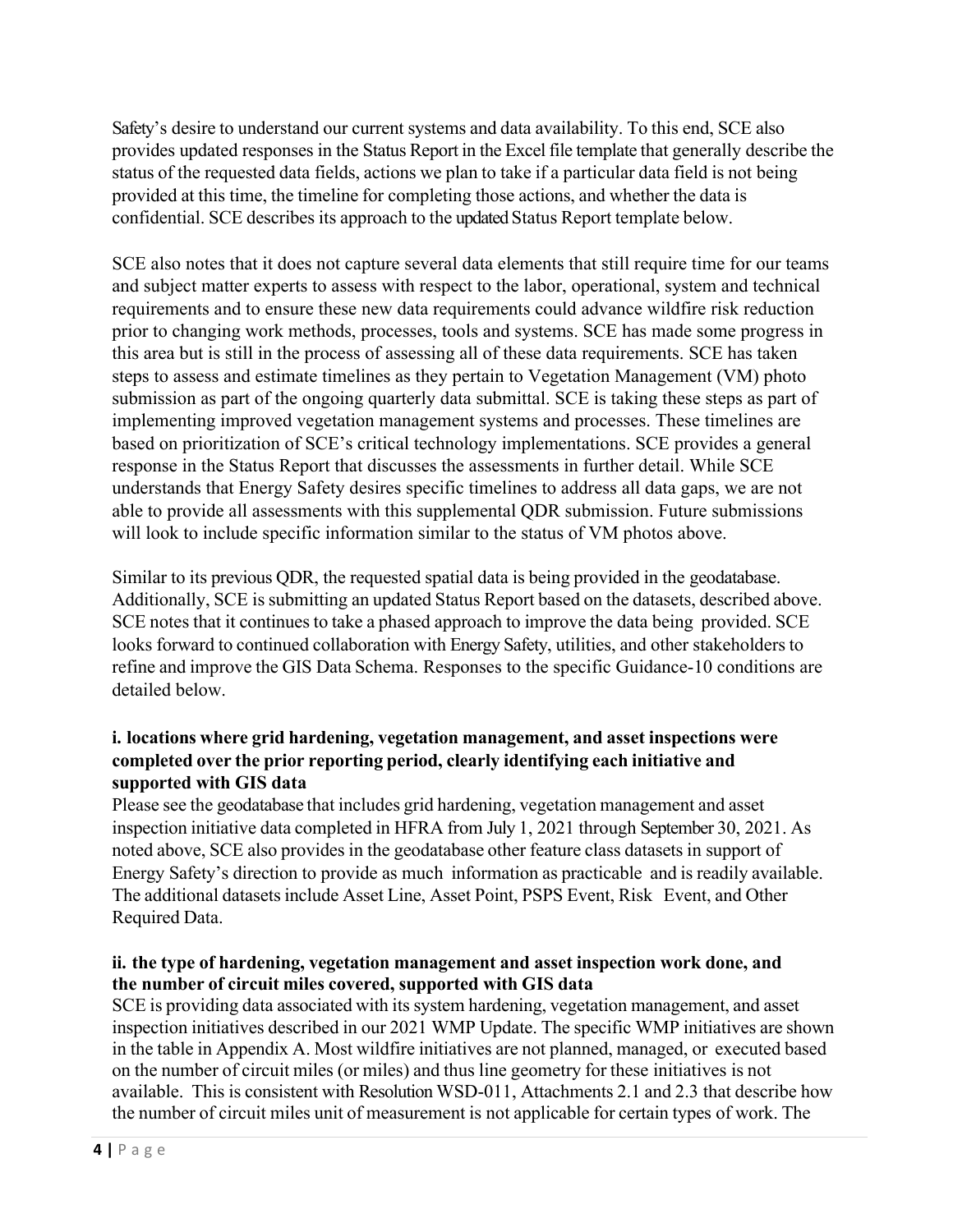limited initiatives that do have line geometry, circuit miles or miles are available in the geodatabase. SCE notes that line geometry for covered conductor is available at the project scoping level, which has been replicated for each of the resulting work orders (which is the lower level at which dates are managed and the level of detail provided in this GIS submission). These work orders show that SCE completed approximately 479 circuit miles of covered conductor from July 1, 2021 through September 30, 2021.<sup>5</sup> For circuit-based distribution and transmission inspections, the entire circuit geometry has been included.

#### **iii. the analysis that led it to target that specific area and hardening, vegetation management or asset inspection initiative, and**

SCE first provided its risk-based analyses for how it determines and targets deployment for its wildfire-related initiatives in its July 27, 2020 Remedial Compliance Plan (RCP) to Guidance-3 and provided updates in its 2021 WMP Update, Q1 and Q2 2021 QDR, and its 2021 Revised WMP Update. Please see Section 7.3.2 of SCE's Revised 2021 WMP Update for current information regarding methods SCE employs to analyze and prioritize work for grid hardening, vegetation management and asset inspection initiatives. In Appendix A, SCE summarizes the analysis that led it to target the areas where its system hardening, vegetation management and asset inspection initiatives were completed from July 1 through September 30, 2021. Please also see Section 4.3 and Appendix 9.8 of SCE's Revised 2021 WMP Update that describes SCE's improvements to its risk modeling.

#### **iv. hardening, vegetation management, and asset inspection work scheduled for the following reporting period, with the detail in (i) – (iii).**

Please see the geodatabase that includes grid hardening, vegetation management and asset inspection initiatives planned in HFRA from October 1 through December 31, 2021 pursuant to the latest GIS Data Schema. Similar to part (ii) above, limited initiatives have line geometry (i.e., circuit miles or miles). Initiatives with line geometry are available in the geodatabase. SCE notes that line geometry for covered conductor is available at the project scoping level, which has been replicated for each of the resulting work orders (which is the lower level at which dates are managed and the level of detail provided in this GIS submission). These work orders show approximately 263 circuit miles planned for October 1 through December 31, 2021. Also, line geometry for planned circuit-based distribution and transmission inspections includes the entire circuit geometry, not just partial geometry of the circuit. Please see the table in Appendix A and Sections 4.3 and 7.3.2 of SCE's Revised 2021 WMP Update with the detail for condition (iii).

 $<sup>5</sup>$  SCE notes that there is a time lag and spatial differences in translating this work order data into the</sup> geodatabase. This also applies to the work projected in the following reporting period.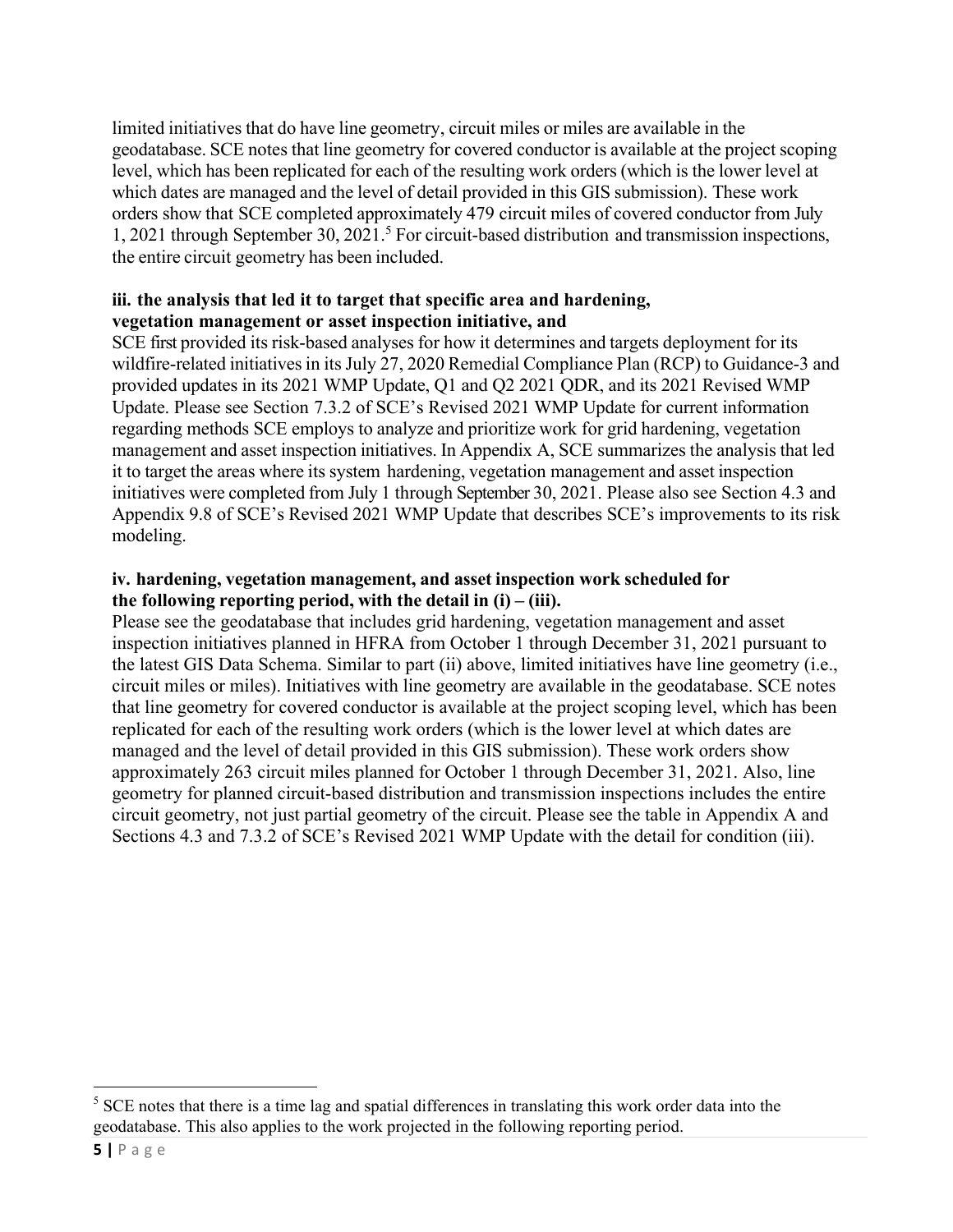## **III. APPENDIX A**

#### **Appendix A Analysis That Led SCE To Target Specific Areas for Initiatives in 2021**

| $\#$           | <b>Initiative</b><br>ID | Initiative / Activity                                                                                                                               | Analysis that Led to Target Specific Area                                                                                                                                                                                                                                                                                                                                                                                                                                                                                                                                                                                                                                                                                                                                                                                                                                                                                                                                                                                                                                                                                                                                                                                                                                                                                                                                                                                                                                                                                                                                                                                                                                                                                                                                                                                                                                                                                                                                                                                                                                                                                                                                                                                                                                                                                                                                                                                                                                                                                                                                                                                                                                                                                                               | <b>Cite to 2021</b><br><b>WMP</b><br>Update |
|----------------|-------------------------|-----------------------------------------------------------------------------------------------------------------------------------------------------|---------------------------------------------------------------------------------------------------------------------------------------------------------------------------------------------------------------------------------------------------------------------------------------------------------------------------------------------------------------------------------------------------------------------------------------------------------------------------------------------------------------------------------------------------------------------------------------------------------------------------------------------------------------------------------------------------------------------------------------------------------------------------------------------------------------------------------------------------------------------------------------------------------------------------------------------------------------------------------------------------------------------------------------------------------------------------------------------------------------------------------------------------------------------------------------------------------------------------------------------------------------------------------------------------------------------------------------------------------------------------------------------------------------------------------------------------------------------------------------------------------------------------------------------------------------------------------------------------------------------------------------------------------------------------------------------------------------------------------------------------------------------------------------------------------------------------------------------------------------------------------------------------------------------------------------------------------------------------------------------------------------------------------------------------------------------------------------------------------------------------------------------------------------------------------------------------------------------------------------------------------------------------------------------------------------------------------------------------------------------------------------------------------------------------------------------------------------------------------------------------------------------------------------------------------------------------------------------------------------------------------------------------------------------------------------------------------------------------------------------------------|---------------------------------------------|
| 1              | $IN-1.1$                | Distribution Ground /<br>Aerial Inspections and<br>remediations                                                                                     | Beginning in inspection year 2020, SCE embarked on an effort to reimage it's asset inspection programs, moving from a strictly<br>compliance-based program to one that prioritizes the inspection of the highest risk assets throughout the service area consistent<br>with regulatory compliance obligations. Specifically, in the Overhead Detailed Inspection (ODI) space, SCE implemented a risk<br>characterization and prioritization schema so that the highest risk assets in SCE's High-Fire Risk Areas (HFRA) would be inspected<br>earlier in the inspection cycle and on a more frequent basis. The primary objective of this program being to identify and mitigate<br>any potential system issues prior to peak fire season.<br>The risk model SCE deployed to prioritize asset inspections was based on the probability of asset failure and the potential<br>consequence of destruction if that particular asset failure were to occur. The 2021 scope is based on the Technosylva model<br>Utilizing this risk model, the HFRA inspection scope was identified and prioritized for operational execution. The structures that<br>were identified as the highest risk were individually identified, plotted, and scheduled for inspection. As opposed to inspecting entire<br>grids as was the practice under the normal compliance-driven program, individual structures were prioritized for inspection based<br>on their risk characteristics, thus allowing the company to inspect the highest risk assets throughout the entire service territory<br>before peak fire season. The objective of this inspection methodology was to reduce the overall system risk in the most vulnerable<br>areas by clustering the highest risk poles together in individual Work Orders for our Electrical System Inspectors (ESIs) to perform<br>detailed inspections. Also included in the work scope is compliance-due structures in HFRA.<br>Additionally, prior to the typical start of the 2021 fire season, SCE has identified Areas of Concern (AOCs) in its HFRA, primarily<br>driven by elevated dry fuel levels that pose increased fuel-driven and wind-driven fire risk. This threat is magnified during periods of<br>high wind, high temperatures and low humidity. In order to mitigate emergent risk, SCE is accelerating inspections, remediation and<br>vegetation trimming (and potentially identifying new inspections) in the identified AOCs. The methodology to identify AOCs is based<br>on several factors including fire history, weather conditions, fuel type, exposure to wind, egress, etc.<br>The methodologies described above were used to target the recorded and projected areas provided in the geodatabase. | Section 7.3.4.9.1                           |
| $\overline{2}$ | $IN-1.2$                | Transmission Ground /<br>Aerial Inspections and<br>remediations                                                                                     | The Transmission High Fire Risk Informed Inspection program utilizes the same approach as the Distribution High Fire Risk<br>Informed Inspection program (IN-1.1) for prioritizing work. The 2021 scope is based on the Technosylva model. Also included in<br>the work scope is compliance-due structures in HFRA.<br>Additionally, prior to the typical start of the 2021 fire season, SCE has identified Areas of Concern (AOCs) in its HFRA, primarily driven by<br>elevated dry fuel levels that pose increased fuel-driven and wind-driven fire risk. This threat is magnified during periods of high wind,<br>high temperatures and low humidity. In order to mitigate emergent risk, SCE is accelerating inspections, remediation and vegetation<br>trimming (and potentially identifying new inspections) in the identified AOCs. The methodology to identify AOCs is based on several<br>factors including fire history, weather conditions, fuel type, exposure to wind, egress, etc.<br>The methodologies described above were used to target the recorded and projected areas provided in the geodatabase.                                                                                                                                                                                                                                                                                                                                                                                                                                                                                                                                                                                                                                                                                                                                                                                                                                                                                                                                                                                                                                                                                                                                                                                                                                                                                                                                                                                                                                                                                                                                                                                                                                 | Section 7.3.4.10.1                          |
| 3              | $IN-3$                  | Infrared Inspection of<br>energized overhead<br><b>Distribution facilities</b><br>and equipment                                                     | The Distribution Infrared Scanning (DIRS) program targets inspecting / scanning 50% of aggregate HFRA each calendar year and<br>100% of overhead structures in HFRA every two calendar years. The 2021 infrared inspection scope was based on Tier 2 and Tier 3<br>HFRA and begins a new two-year cycle with the goal to inspect 50% of the overhead circuits. The prioritization scheme for 2021<br>DIRS scope was designed to ensure high-risk structures are inspected first based on the Technosylva model. The recorded and<br>projected areas included in the geodatabase are based on the methodology described above.                                                                                                                                                                                                                                                                                                                                                                                                                                                                                                                                                                                                                                                                                                                                                                                                                                                                                                                                                                                                                                                                                                                                                                                                                                                                                                                                                                                                                                                                                                                                                                                                                                                                                                                                                                                                                                                                                                                                                                                                                                                                                                                           | Section 7.3.4.4                             |
| 4              | $IN-4$                  | Infrared Inspection,<br>Corona Scanning, and<br><b>High Definition imagery</b><br>of energized overhead<br>Transmission facilities<br>and equipment | For 2021 scope, SCE used the Technosylva consequence scores and the POI scores to select the highest risk transmission circuit<br>miles in and adjacent to its HFRA. The final projected scope and prioritization may be adjusted based on operating constraints<br>including but not limited to circuit loading and ambient temperature. The recorded and projected areas included in the<br>geodatabase are based on this risk-ranking sequenced by the highest risk circuits and operational constraints such as weather, e.g.,<br>because high ambient temperature can make it difficult to detect temperature differentials, inspections are scheduled and<br>performed during cooler days of the year.                                                                                                                                                                                                                                                                                                                                                                                                                                                                                                                                                                                                                                                                                                                                                                                                                                                                                                                                                                                                                                                                                                                                                                                                                                                                                                                                                                                                                                                                                                                                                                                                                                                                                                                                                                                                                                                                                                                                                                                                                                            | Section 7.3.4.5                             |
| 5              | $IN-5$                  | <b>Generation Inspections</b><br>and Remediations                                                                                                   | In 2020, SCE adopted a two-year cycle (2020-2021) where 50% of the assets targeted for inspections in 2020 were higher priority<br>facilities in Tier 3 HFRA. Operational efficiencies and constraints are factored into the scheduling and execution of the work 2021<br>scope is based on the remaining targeted assets in Tier 2 and Tier 3.<br>Additionally, prior to the typical start of the 2021 fire season, SCE has identified Areas of Concern (AOCs) in its HFRA, primarily driven by<br>elevated dry fuel levels that pose increased fuel-driven and wind-driven fire risk. This threat is magnified during periods of high wind,<br>high temperatures and low humidity. In order to mitigate emergent risk, SCE is accelerating inspections, remediation and vegetation<br>trimming (and potentially identifying new inspections) in the identified AOCs. The methodology to identify AOCs is based on several<br>factors including fire history, weather conditions, fuel type, exposure to wind, egress, etc. The methodologies described above were used<br>to target the recorded and projected areas provided in the geodatabase.                                                                                                                                                                                                                                                                                                                                                                                                                                                                                                                                                                                                                                                                                                                                                                                                                                                                                                                                                                                                                                                                                                                                                                                                                                                                                                                                                                                                                                                                                                                                                                                                     | Section 7.3.4.9.2                           |